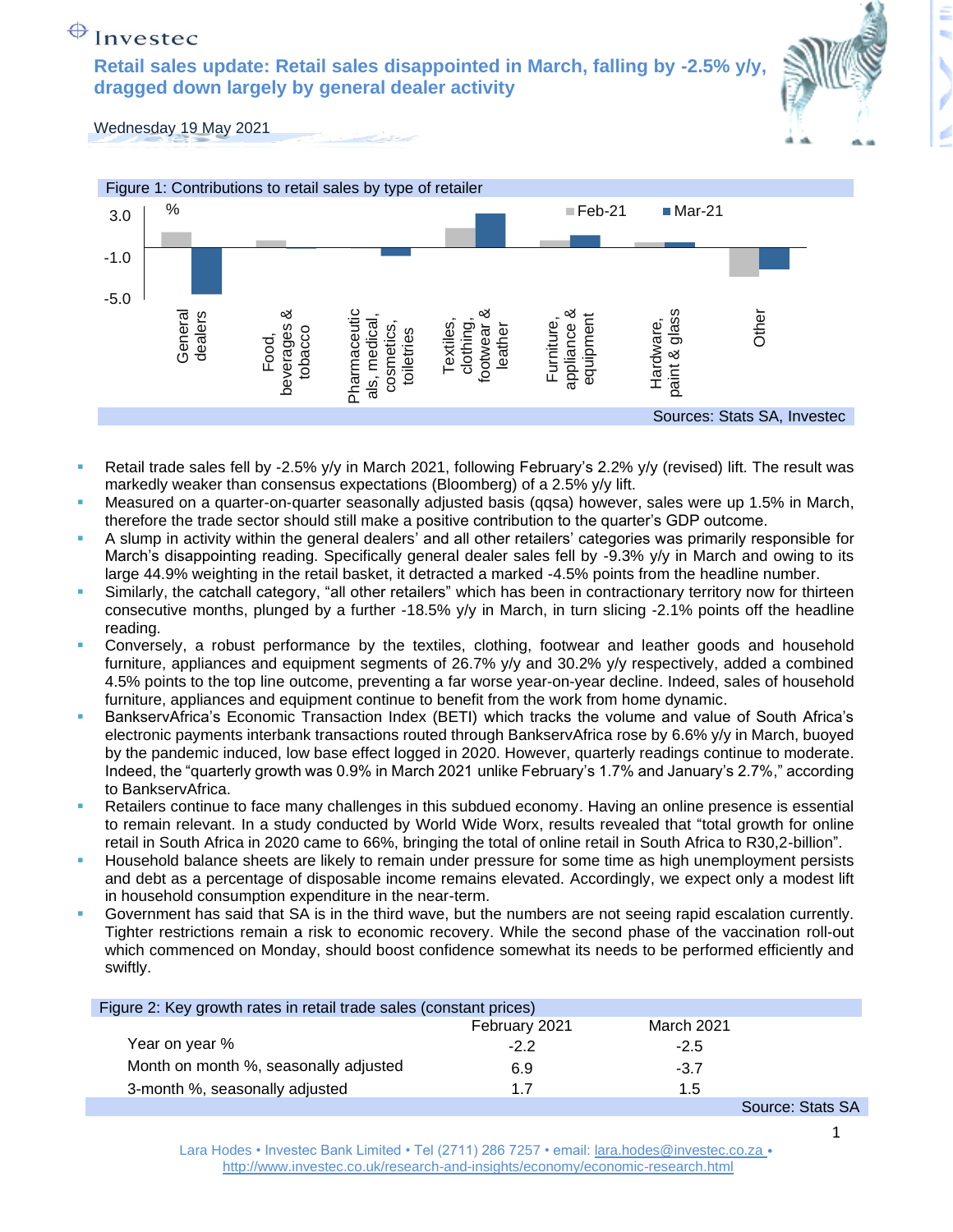## $\bigoplus$  Investec

**Retail sales update: Retail sales disappointed in March, falling by -2.5% y/y, dragged down largely by general dealer activity**



Wednesday 19 May 2021

Important Disclaimer – please read

For the purposes of this disclaimer, Investec shall include Investec Bank Limited, its ultimate holding company, a subsidiary (or a subsidiary of a subsidiary) of that entity, a holding company of that entity or any other subsidiary of that holding company, and any affiliated entity of any such entities. "Investec Affiliates" shall mean any directors, officers, representatives, employees, advisers or agents of any part of Investec.

The information and materials presented in this report are provided to you solely for general information and should not be considered as an offer or solicitation of an offer to sell, buy or subscribe to any securities or any derivative instrument or any other rights pertaining thereto.

The information in this report has been compiled from sources believed to be reliable, but neither Investec nor any Investec Affiliates accept liability for any loss arising from the use hereof or makes any representations as to its accuracy and completeness. Any opinions, forecasts or estimates herein constitute a judgement as at the date of this report. There can be no assurance that future results or events will be consistent with any such opinions, forecasts or estimates. Past performance should not be taken as an indication or guarantee of future performance, and no representation or warranty, express or implied is made regarding future performance. The information in this report and the report itself is subject to change without notice. This report as well as any other related documents or information may be incomplete, condensed and/or may not contain all material information concerning the subject of the report; its accuracy cannot be guaranteed. There is no obligation of any kind on Investec or any Investec Affiliates to update this report or any of the information, opinions, forecasts or estimates contained herein.

Investec (or its directors, officers or employees) may, to the extent permitted by law, own or have a position or interest in the financial instruments or services referred to herein, and may add to or dispose of any such position or may make a market or act as a principal in any transaction in such financial instruments. Investec (or its directors, officers or employees) may, to the extent permitted by law, act upon or use the information or opinions presented herein, or research or analysis on which they are based prior to the material being published. Investec may have issued other reports that are inconsistent with, and reach different conclusions from, the information presented in this report. Those reports reflect the different assumptions, views and analytical methods of the analysts who prepared them. The value of any securities or financial instruments mentioned in this report can fall as well as rise. Foreign currency denominated securities and financial instruments are subject to fluctuations in exchange rates that may have a positive or adverse effect on the value, price or income of such securities or financial instruments. Certain transactions, including those involving futures, options and other derivative instruments, can give rise to substantial risk and are not suitable for all investors.

This report does not contain advice, except as defined by the Corporations Act 2001 (Australia). Specifically, it does not take into account the objectives, financial situation or needs of any particular person. Investors should not do anything or forebear to do anything on the basis of this report. Before entering into any arrangement or transaction, investors must consider whether it is appropriate to do so based on their personal objectives, financial situation and needs and seek financial advice where needed.

No representation or warranty, express or implied, is or will be made in relation to, and no responsibility or liability is or will be accepted by Investec or any Investec Affiliates as to, or in relation to, the accuracy, reliability, or completeness of the contents of this report and each entity within Investec (for itself and on behalf of all Investec Affiliates) hereby expressly disclaims any and all responsibility or liability for the accuracy, reliability and completeness of such information or this research report generally.

The securities or financial instruments described herein may not have been registered under the US Securities Act of 1933, and may not be offered or sold in the United States of America or to US persons unless they have been registered under such Act, or except in compliance with an exemption from the registration requirements of such Act. US entities that are interested in trading securities listed in this report should contact a US registered broker dealer.

For readers of this report in South Africa: this report is produced by Investec Bank Limited, an authorised financial services provider and a member of the JSE Limited.

For readers of this report in United Kingdom and Europe: this report is produced by Investec Bank Plc ("IBP") and was prepared by the analyst named in this report. IBP is authorised by the Prudential Regulation Authority and regulated by the Financial Conduct Authority and the Prudential Regulation Authority and is a member of the London Stock Exchange. This report is not intended for retail clients and may only be issued to professional clients and eligible counterparties, and investment professionals as described in S19 of the Financial Services and Markets Act 2000 (Financial Promotions) Order 2005.

For readers of this report in Ireland: this report is produced by Investec Bank plc (Irish Branch) and was prepared by the analyst named in this report. Investec Bank plc (Irish Branch) is authorised by the Prudential Regulation Authority in the United Kingdom and is regulated by the Central Bank of Ireland for conduct of business rules.

For readers of this report in Australia: this report is issued by Investec Australia Limited, holder of Australian Financial Services License No. 342737 only to 'Wholesale Clients' as defined by S761G of the Corporations Act 2001.